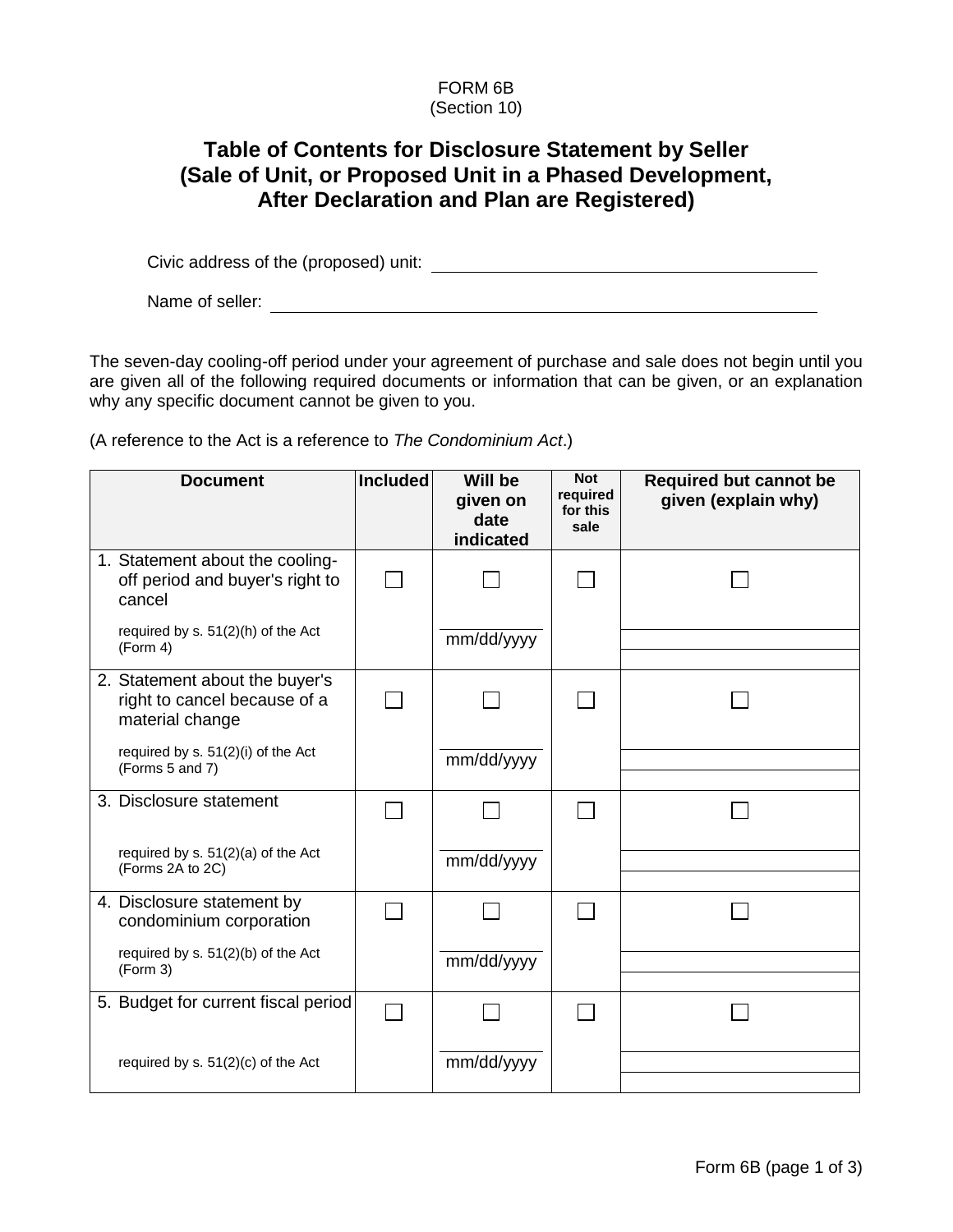| <b>Document</b>                                                                                                                           | <b>Included</b> | Will be<br>given on<br>date<br>indicated | <b>Not</b><br>required<br>for this<br>sale | <b>Required but cannot be</b><br>given (explain why) |  |  |
|-------------------------------------------------------------------------------------------------------------------------------------------|-----------------|------------------------------------------|--------------------------------------------|------------------------------------------------------|--|--|
| 6. Budget for next year's fiscal<br>period, if distributed to unit<br>owners                                                              |                 |                                          |                                            |                                                      |  |  |
| required by s. 51(2)(c) of the Act                                                                                                        |                 | mm/dd/yyyy                               |                                            |                                                      |  |  |
| 7. Most recent financial<br>statements                                                                                                    |                 |                                          |                                            |                                                      |  |  |
| required by s. 51(2)(d) of the Act                                                                                                        |                 | mm/dd/yyyy                               |                                            |                                                      |  |  |
| 8. Auditor's report on most recent<br>financial statements, if audited                                                                    |                 |                                          |                                            |                                                      |  |  |
| required by s. 51(2)(d) of the Act                                                                                                        |                 | mm/dd/yyyy                               |                                            |                                                      |  |  |
| 9. Statement of financial<br>projections (prepared by the<br>declarant)*                                                                  |                 |                                          |                                            |                                                      |  |  |
| required by s. 51(2)(e) of the Act                                                                                                        |                 | mm/dd/yyyy                               |                                            |                                                      |  |  |
| * must be provided if the statement covers a period that had not ended when the agreement of purchase and sale was signed<br>by the buyer |                 |                                          |                                            |                                                      |  |  |
| 10. Current by-laws and rules, if<br>any                                                                                                  |                 |                                          |                                            |                                                      |  |  |
| required by s. 51(2)(f) of the Act                                                                                                        |                 | mm/dd/yyyy                               |                                            |                                                      |  |  |
| 11. Proposed by-laws, rules or<br>amendments (approved by the<br>board but not yet in effect)                                             |                 |                                          |                                            |                                                      |  |  |
| required by s. 51(2)(f) of the Act                                                                                                        |                 | mm/dd/yyyy                               |                                            |                                                      |  |  |
| 12. Property management<br>agreement, if any (in effect<br>now or to come into effect at<br>later date)                                   |                 |                                          |                                            |                                                      |  |  |
| required by s. $51(2)(g)$ of the Act                                                                                                      |                 | mm/dd/yyyy                               |                                            |                                                      |  |  |
| 13. Meeting notice given to seller<br>if condominium amalgamation<br>is proposed                                                          |                 |                                          |                                            |                                                      |  |  |
| required by s. 51(2)(j) of the Act                                                                                                        |                 | mm/dd/yyyy                               |                                            |                                                      |  |  |